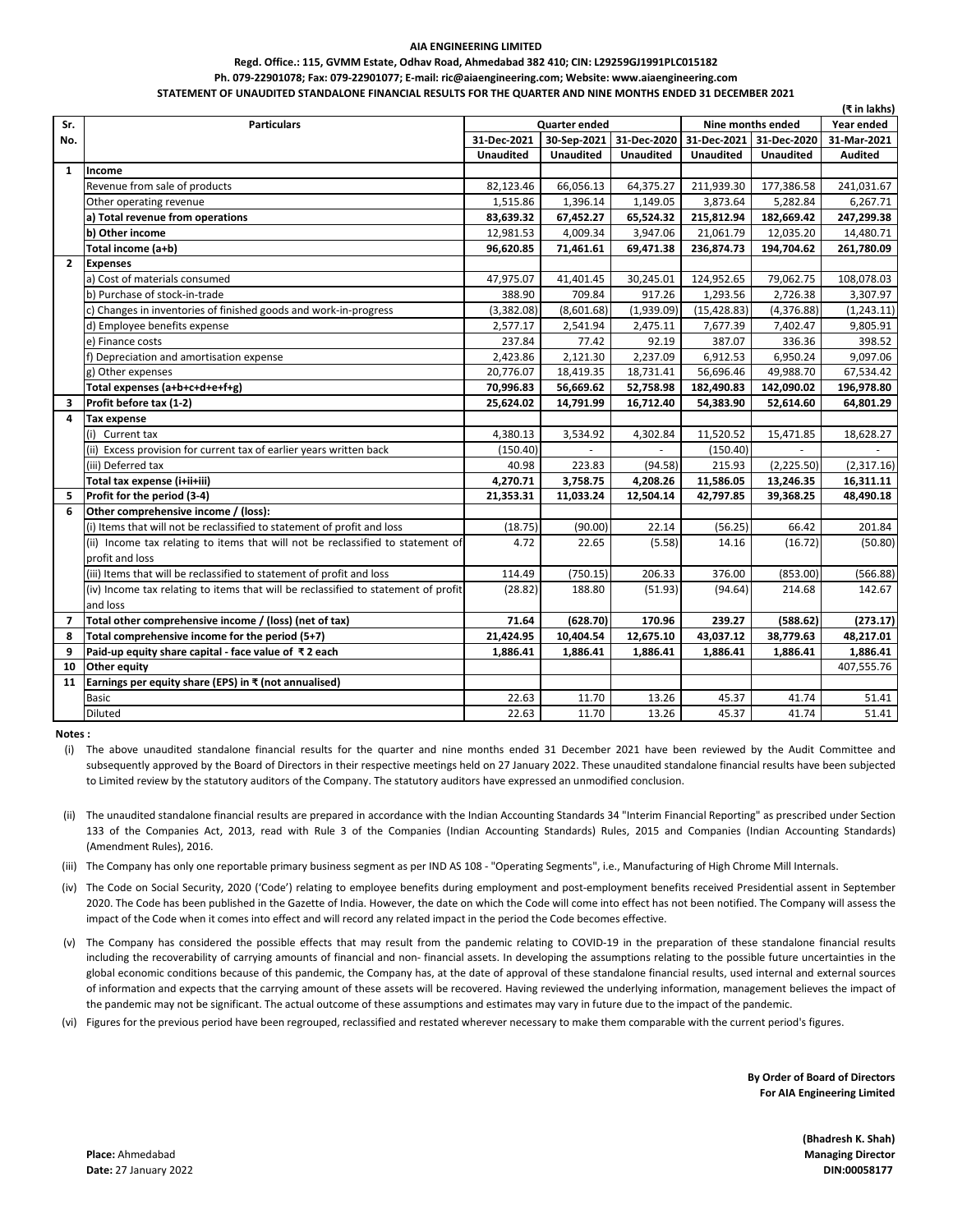## **AIA ENGINEERING LIMITED**

**Regd. Office.: 115, GVMM Estate, Odhav Road, Ahmedabad 382 410; CIN: L29259GJ1991PLC015182**

**Ph. 079-22901078; Fax: 079-22901077; E-mail: ric@aiaengineering.com; Website: www.aiaengineering.com**

**STATEMENT OF UNAUDITED CONSOLIDATED FINANCIAL RESULTS FOR THE QUARTER AND NINE MONTHS ENDED 31 DECEMBER 2021**

|                          |                                                                                        |                                           |                  |                  |                  |                  | (₹ in lakhs)   |
|--------------------------|----------------------------------------------------------------------------------------|-------------------------------------------|------------------|------------------|------------------|------------------|----------------|
| Sr.                      | <b>Particulars</b>                                                                     | <b>Quarter ended</b><br>Nine months ended |                  |                  |                  | Year ended       |                |
| No.                      |                                                                                        | 31-Dec-21                                 | 30-Sep-21        | 31-Dec-20        | 31-Dec-21        | 31-Dec-20        | 31-Mar-21      |
|                          |                                                                                        | <b>Unaudited</b>                          | <b>Unaudited</b> | <b>Unaudited</b> | <b>Unaudited</b> | <b>Unaudited</b> | <b>Audited</b> |
| $\mathbf{1}$             | Income                                                                                 |                                           |                  |                  |                  |                  |                |
|                          | Revenue from sale of products                                                          | 83,304.28                                 | 87,110.75        | 68,714.21        | 243,447.49       | 196,845.09       | 281,877.87     |
|                          | Other operating revenue                                                                | 1,505.63                                  | 1,406.37         | 1,151.01         | 3,873.64         | 5,287.16         | 6,271.37       |
|                          | a) Total revenue from operations                                                       | 84,809.91                                 | 88,517.12        | 69,865.22        | 247,321.13       | 202,132.25       | 288,149.24     |
|                          | b) Other income                                                                        | 4,230.40                                  | 3,572.40         | 4,942.83         | 11,754.48        | 14,895.31        | 17,219.59      |
|                          | Total Income (a+b)                                                                     | 89,040.31                                 | 92,089.52        | 74,808.05        | 259,075.61       | 217,027.56       | 305,368.83     |
| $\overline{2}$           | <b>Expenses</b>                                                                        |                                           |                  |                  |                  |                  |                |
|                          | a) Cost of materials consumed                                                          | 53,697.44                                 | 42,894.80        | 31,290.56        | 132,378.14       | 83,104.23        | 113,505.12     |
|                          | b) Changes in inventories of finished goods and work-in-progress                       | (21, 624.33)                              | (3,496.70)       | (7,455.20)       | (32, 629.44)     | (9, 221.21)      | 755.46         |
|                          | c) Employee benefits expense                                                           | 3,548.44                                  | 3,423.74         | 3,443.00         | 10,357.13        | 10,095.84        | 13,350.47      |
|                          | d) Finance costs                                                                       | 251.68                                    | 80.77            | 95.16            | 405.98           | 360.70           | 429.31         |
|                          | e) Depreciation and amortisation expense                                               | 2,490.58                                  | 2,175.42         | 2,303.63         | 7.082.86         | 7,146.57         | 9,350.09       |
|                          | f) Other expenses                                                                      | 33.069.50                                 | 29.502.58        | 25.361.15        | 87.713.64        | 69,551.88        | 95.013.59      |
|                          | Total expenses (a+b+c+d+e+f)                                                           | 71,433.31                                 | 74,580.61        | 55,038.30        | 205,308.31       | 161,038.01       | 232,404.04     |
| 3                        | Profit before tax and Exceptional Items (1-2)                                          | 17,607.00                                 | 17,508.91        | 19,769.75        | 53,767.30        | 55,989.55        | 72,964.79      |
| 4                        | <b>Less: Exceptional Items</b>                                                         |                                           |                  | (369.10)         |                  |                  |                |
| 5                        | Profit before tax (3-4)                                                                | 17,607.00                                 | 17,508.91        | 20.138.85        | 53.767.30        | 55,989.55        | 72.964.79      |
| 6                        | <b>Tax expense</b>                                                                     |                                           |                  |                  |                  |                  |                |
|                          | (i) Current tax                                                                        | 4,498.77                                  | 3,603.00         | 4,318.69         | 11,717.70        | 15,518.95        | 18,683.22      |
|                          | (ii) Excess provision for tax of earlier periods written back                          | (150.40)                                  |                  |                  | (150.40)         |                  |                |
|                          | (iii) Deferred tax                                                                     | (592.74)                                  | 107.29           | (159.39)         | (359.53)         | (2,786.76)       | (2, 289.07)    |
|                          | Total tax expense (i+ii+iii)                                                           | 3,755.63                                  | 3,710.29         | 4,159.30         | 11,207.77        | 12,732.19        | 16,394.15      |
| $\overline{\phantom{a}}$ | Profit for the period (5-6)                                                            | 13,851.37                                 | 13,798.62        | 15,979.55        | 42,559.53        | 43,257.36        | 56,570.64      |
| 8                        | Other comprehensive income / (loss):                                                   |                                           |                  |                  |                  |                  |                |
|                          | (i) Items that will not be reclassified to statement of profit and loss                | (17.93)                                   | (94.88)          | 20.53            | (53.79)          | 64.81            | 223.38         |
|                          | (ii) Income tax relating to items that will not be reclassified to statement of profit | 4.51                                      | 23.88            | (5.16)           | 13.54            | (16.30)          | (56.22)        |
|                          | and loss                                                                               |                                           |                  |                  |                  |                  |                |
|                          | (iii) Items that will be reclassified to statement of profit and loss                  | (1,027.94)                                | (1,354.37)       | (923.77)         | (1,512.46)       | (2,870.52)       | (2,607.95)     |
|                          | (iv) Income tax relating to items that will be reclassified to statement of profit and | (28.82)                                   | 188.80           | (51.93)          | (94.64)          | 214.68           | 142.67         |
|                          | loss                                                                                   |                                           |                  |                  |                  |                  |                |
| 9                        | Total other comprehensive income / (loss) (net of tax)                                 | (1,070.18)                                | (1, 236.57)      | (960.33)         | (1,647.35)       | (2,607.33)       | (2, 298.12)    |
| 10                       | Total comprehensive income for the period (7+9)                                        | 12,781.19                                 | 12,562.05        | 15,019.22        | 40,912.18        | 40,650.03        | 54,272.52      |
| 11                       | Net profit / (loss) attributable to:                                                   |                                           |                  |                  |                  |                  |                |
|                          | a) Owners of the Holding Company                                                       | 13,815.55                                 | 13,759.15        | 15,912.41        | 42,507.22        | 43,235.78        | 56,612.19      |
|                          | b) Non-Controlling Interest                                                            | 35.82                                     | 39.47            | 67.14            | 52.31            | 21.58            | (41.55)        |
| 12                       | Other comprehensive income / (loss) attributable to:                                   |                                           |                  |                  |                  |                  |                |
|                          | a) Owners of the Holding Company                                                       | (1,061.72)                                | (1, 235.65)      | (960.03)         | (1,639.20)       | (2,607.03)       | (2,302.17)     |
|                          | b) Non-Controlling Interest                                                            | (8.46)                                    | (0.92)           | (0.30)           | (8.15)           | (0.30)           | 4.05           |
| 13                       | Total comprehensive income / (loss) attributable to:                                   |                                           |                  |                  |                  |                  |                |
|                          | a) Owners of the Holding Company                                                       | 12,753.83                                 | 12,523.50        | 14,952.38        | 40.868.02        | 40.628.75        | 54.310.02      |
|                          | b) Non-Controlling Interest                                                            | 27.36                                     | 38.55            | 66.84            | 44.16            | 21.28            | (37.50)        |
| 14                       | Paid- up equity share capital - face value of ₹2 each                                  | 1,886.41                                  | 1,886.41         | 1,886.41         | 1,886.41         | 1,886.41         | 1,886.41       |
| 15                       | Other equity                                                                           |                                           |                  |                  |                  |                  | 422,545.04     |
| 16                       | Earning per equity share (EPS) in ₹ (not annualised)                                   |                                           |                  |                  |                  |                  |                |
|                          | <b>Basic</b>                                                                           | 14.65                                     | 14.59            | 16.87            | 45.07            | 45.84            | 60.02          |
|                          |                                                                                        |                                           |                  |                  |                  |                  |                |
|                          | Diluted                                                                                | 14.65                                     | 14.59            | 16.87            | 45.07            | 45.84            | 60.02          |

**Notes:**

(i) The above unaudited consolidated financial results for the quarter and nine months ended 31 December 2021 have been reviewed by the Audit Committee and subsequently approved by the Board of Directors in their respective meetings held on 27 January 2022. These unaudited consolidated financial results have been subjected to Limited review by the statutory auditors of the Company. The statutory auditors have expressed an unmodified conclusion.

(ii) The unaudited consolidated financial results are prepared in accordance with the Indian Accounting Standards 34 "Interim Financial Reporting" as prescribed under Section 133 of the Companies Act, 2013, read with Rule 3 of the Companies (Indian Accounting Standards) Rules, 2015 and Companies (Indian Accounting Standards) (Amendment Rules), 2016.

(iii) The unaudited consolidated financial results comprise of the results / financial information of the Holding Company, i.e., AIA Engineering Limited, and its subsidiaries namely - Welcast Steels Limited - India, AIA CSR Foundation - India, Vega Industries (Middle East) F.Z.C. - U.A.E., Vega Industries Limited - U.K., Vega Industries Limited -U.S.A., Vega Steel Industries (RSA) (PTY.) Limited - South Africa, Wuxi Vega Trade Co., Limited - China, PT. Vega Industries Indonesia - Indonesia, Vega Industries Chile SPA - Chile, AIA Ghana Limited - Ghana and Vega Industries Australia Pty. Ltd. - Australia.